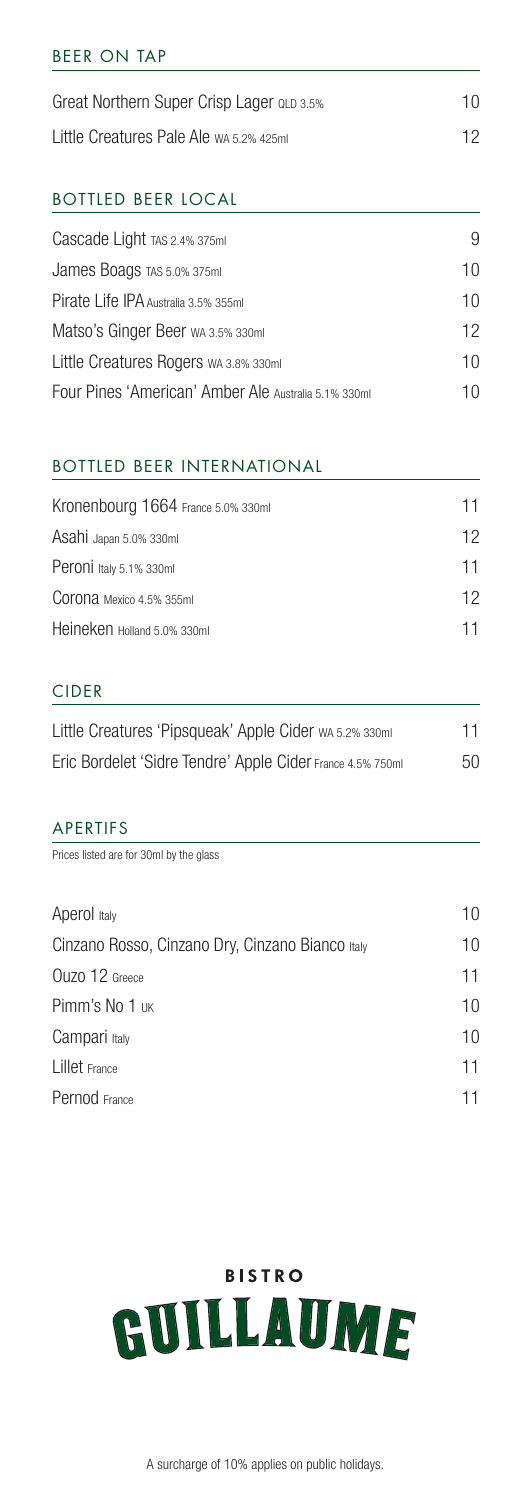## COCKTAILS

# GIN MARTINIS Tanqueray 'No. Ten' Scotland 24 Tanqueray Scotland 22 Hendricks Scotland 22 Bombay Sapphire UK 22 Beefeater 24 UK 24 Four Pillars Australia 24 Roku Japan 24

# VODKA MARTINIS

| Belvedere Poland      | 22 |
|-----------------------|----|
| Ketel One Netherlands | 22 |
| Grey Goose France     | 24 |
| Ciroc France          | 24 |
|                       |    |

# COCKTAILS

| <b>Belini</b><br>Peach Purée, Sparkling Wine                                                         | 18 |
|------------------------------------------------------------------------------------------------------|----|
| Kir Royal<br>Massenez Mure Blackberries, Sparkling Wine                                              | 18 |
| French 75<br>West Winds Sabre Gin, Fresh Lemon, Sparkling Wine                                       | 18 |
| Flirtini<br>Ketel One Vodka, Cointreau, Pineapple,<br>Raspberry Purée, Sparkling Wine                | 20 |
| <b>Twisted Negroni</b><br>Jacoulot Grapefruit Liqueur, West Winds<br>Sabre, Campari, Grapefruit Zest | 20 |
| French Martini<br>Ketel One Vodka, Chambord, Pineapple Juice                                         | 20 |
| Margarita Noire<br>Don Julio Blanco Tequila, Massenez Blackberry<br>Liqueur, Lime Zest               | 20 |
| French Desire<br>Citron Vodka, Passionfruit, Pineapple Juice, Vanilla                                | 20 |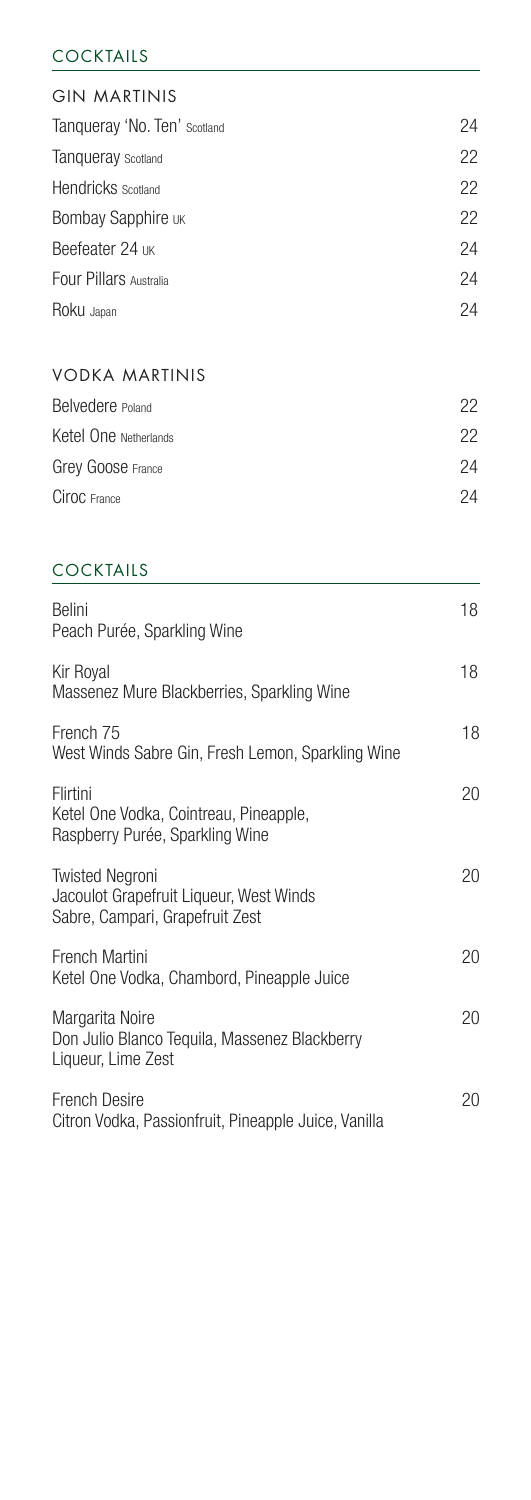### COCKTAILS

| Pink Cadillac<br>Ketel One Vodka, Chambord,<br>White Peach Purée, Cranberry Juice                                                             | 20 |
|-----------------------------------------------------------------------------------------------------------------------------------------------|----|
| The Last Word<br>West Winds The Sabre Gin, Maraschino Liqueur,<br>Green Chartreuse                                                            | 20 |
| G.B Old Fashioned<br>American Honey Bourbon, Creme de Figue<br>Jacoulot, Orange Twist                                                         | 20 |
| Dark 'n' Stormy<br>Captain Morgan Spiced Rum, Fresh Lime<br>Aromatic Bitters, Ginger Beer                                                     | 20 |
| Guillaume Punch<br>Spiced Rum & Dark Rum, Pineapple<br>& Citrus Juices, Orgeat Syrup                                                          | 22 |
| Spice it Up<br>Roger Groult 3 Year Calvados, Drambuie,<br>Honey, Cinnamon, Fresh Lime                                                         | 22 |
| Trip to Provence<br>Blended Whiskey, Bailey, Kahlua, Salted Lavender<br>Honey Syrup, Cream, Nutmeg, Lavender                                  | 22 |
| Amour in Avignon<br>Early Grey Infused Gin, Giffard Maraschino,<br>Cointreau, Dom Benedictine, Pomegranate Syrup,<br>Orange Juice, Fresh Lime | 22 |

# NON-ALCOHOLIC

| Madame King<br>Passionfruit Pulp, Orange Juice,<br>Pineapple Juice, Vanilla | 11 |
|-----------------------------------------------------------------------------|----|
| <b>SMO</b><br>Strawberry, Mango, Orange                                     | 11 |
| Flamingo<br>Cranberry Juice, Pineapple Juice, Citrus,<br>Pomegranate Syrup  | 12 |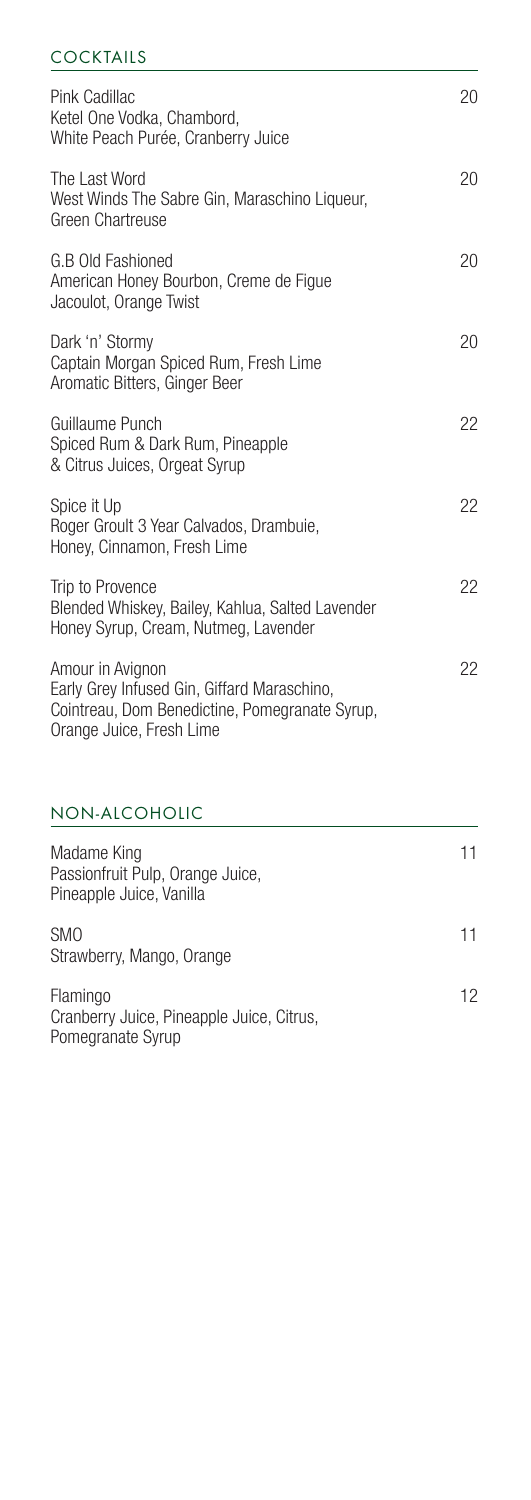| Prices listed are for 30ml by the glass |    |
|-----------------------------------------|----|
| AUSTRALIAN                              |    |
| West Winds The Sabre wa                 | 12 |
| West Winds The Cutlass wa               | 14 |
| Four Pillars Rare Dry vic               | 12 |
| LONDON DRY                              |    |
| Bombay Sapphire UK                      | 12 |
| Martin Millers UK                       | 14 |
| Tanqueray 'No. Ten' Scotland            | 16 |
| Beefeater 24 UK                         | 14 |
| NEW WESTERN DRY                         |    |
| Hendrick's scotland                     | 16 |
| Roku Japan                              | 13 |
| Tanqueray Scotland                      | 12 |
| <b>FRENCH</b>                           |    |
| Generous Gin                            | 16 |
| OLD - TOM GIN                           |    |
| Hayman's Old Tom UK                     | 13 |
| <b>FLAVOURED GINS</b>                   |    |
| Four Pillars Olive Leaf vic             | 16 |
| Four Pillars Bloody Shiraz Gin vic      | 16 |
| Plymouth Sloe UK                        | 13 |
| NAVY STRENGTH                           |    |
| Four Pillars vic                        | 16 |
| <b>VODKA</b>                            |    |
| Prices listed are for 30ml by the glass |    |
| Ketel One Netherlands                   | 12 |
| Wyborowa Poland                         | 12 |
| Zubrowka Bison Grass Poland             | 12 |
| Belvedere Poland                        | 13 |
| Absolut ELYX Sweden                     | 12 |
| Grey Goose France                       | 15 |
| Ciroc France                            | 14 |
| Sheep Whey Tasmania                     | 16 |

GIN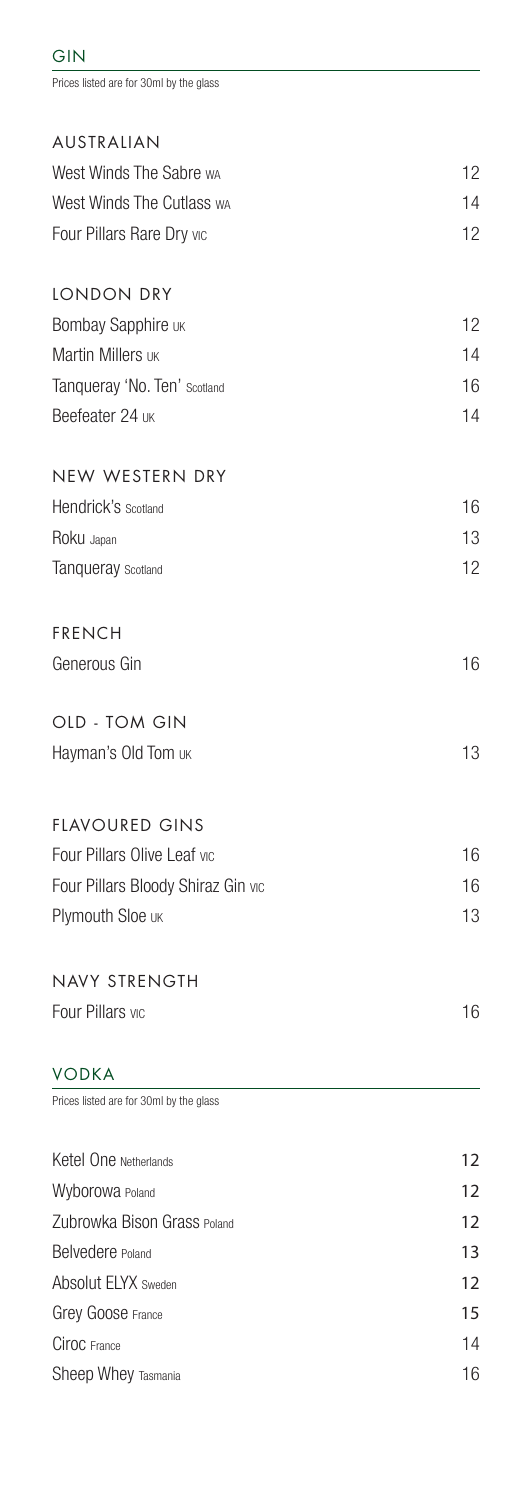# WORLD WHISKY

Prices listed are for 30ml by the glass

| AUSTRALIAN<br>Limeburners Sherry Cask                                                                                                                                                                                                  | 14                                                       |
|----------------------------------------------------------------------------------------------------------------------------------------------------------------------------------------------------------------------------------------|----------------------------------------------------------|
| <b>BLENDED</b><br>Johnnie Walker Black<br>Chivas 12 Yr<br>Chivas Regal 18 Yr<br>Johnnie Walker Gold<br>Johnnie Walker Blue Label Tiffany<br>Johnnie Walker King George V<br>The John Walker                                            | 12<br>12<br>16<br>15<br>39<br>79<br>245                  |
| CANADIAN<br>Canadian Club 12 Yr                                                                                                                                                                                                        | 12                                                       |
| <b>IRISH</b><br>Jameson                                                                                                                                                                                                                | 12                                                       |
| JAPANESE<br>Hibiki Harmony                                                                                                                                                                                                             | 18                                                       |
| AMERICAN WHISKEY                                                                                                                                                                                                                       |                                                          |
| <b>Makers Mark</b><br><b>Jack Daniels</b><br>Jim Beam Black Extra Aged<br>Jim Beam Small Batch<br>Basil Haydens 8 Yr<br>Sazerac Rye<br>Single Barrel Jack Daniels<br>Baker's 7 Yr<br>Wild Turkey Rare Breed<br><b>Woodford Reserve</b> | 12<br>12<br>12<br>12<br>12<br>14<br>14<br>16<br>15<br>16 |
| SCOTCH WHISKY - SINGLE MALT                                                                                                                                                                                                            |                                                          |
| Prices listed are for 30ml by the glass                                                                                                                                                                                                |                                                          |
| <b>HIGHLAND</b><br>Glenmorangie 10 Yr<br>Dalwhinnie 15 Yr<br>Glenfarclas 21 Yr                                                                                                                                                         | 14<br>17<br>39                                           |
| SPEYSIDE<br>Cragganmore 12 Yr<br>Glenfiddich 18 Yr Small Batch<br>Glenfiddich 21 Yr Rum Cask<br>Macallan 25 Yr                                                                                                                         | 14<br>23<br>39<br>220                                    |
| <b>SKYE</b><br>Talisker 10 Yr                                                                                                                                                                                                          | 16                                                       |
| <b>ISLAY</b><br>Laphroaig 10 Yr<br>Lagavulin 16 Yr                                                                                                                                                                                     | 16<br>19                                                 |
| ORKNEY<br>Scapa                                                                                                                                                                                                                        | 20                                                       |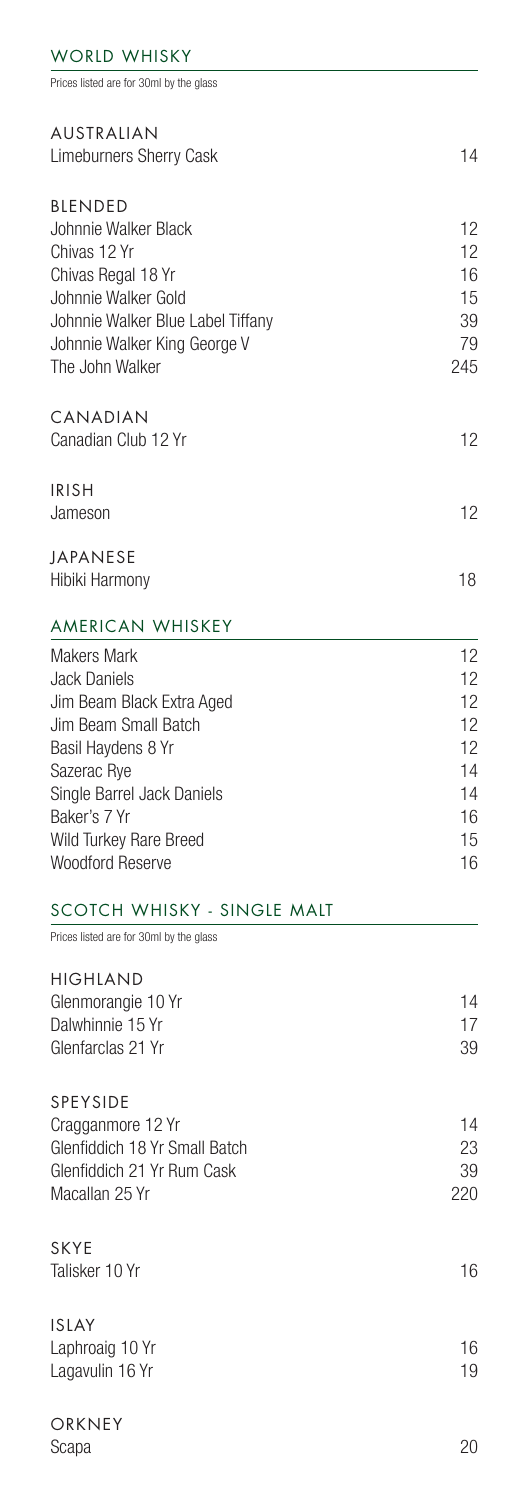# AGAVE

Prices listed are for 30ml by the glass

| <b>JOVEN</b>                      |    |
|-----------------------------------|----|
| Jose Cuervo Tequila Silver Mexico | 11 |
| Don Julio Blanco Mexico           | 13 |
| Patron Platinum Mexico            | 55 |
| AGED                              |    |
| Patron Anejo Mexico               | 18 |
| 1800 Reposado Mexico              | 16 |
| Don Julio Reposado Mexico         | 18 |
| 1800 Anejo Mexico                 | 15 |
| <b>MEZCAL</b>                     |    |
| Ilegal Mezcal Guatemala           | 14 |

# RUM & CACHACA

Prices listed are for 30ml by the glass

| BIANCO                              |    |
|-------------------------------------|----|
| Havana Club 3 Anos White Cuba       | 12 |
| Sagatiba Esplendida Cachaca Brazil  | 12 |
| <b>ANEJO</b>                        |    |
| Appleton Estate Jamaica             | 14 |
| Havana Club Anejo Especial cuba     | 12 |
| 1919 Angostura Trinidad             | 12 |
| Bacardi Carta Oro cuba              | 12 |
| Ron Zacapa 23 Yr Guatemala          | 18 |
| Mount Gay XO Barbados               | 18 |
| 1703 Eclipse Mount Gay Barbados     | 24 |
| Ron Zacapa XO Guatemala             | 26 |
| <b>RHUM AGRICOLE</b>                |    |
| 1998 L'arbre du Voyageur Martinique | 35 |
| <b>FLAVOURED RUM</b>                |    |
| Captain Morgan Spiced Jamaica       | 12 |
| Malibu Barbados                     | 11 |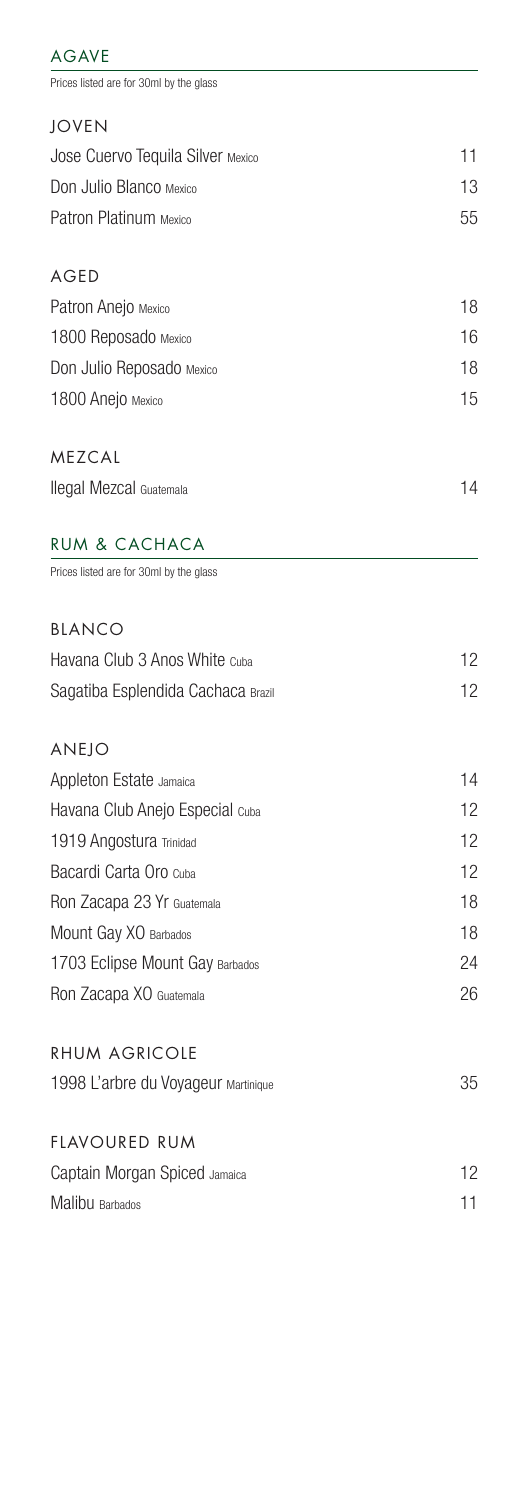#### DIGESTIFS

Prices listed are for 30ml by the glass

# EAUX DE VIE

| Marc de Pinot Noir Bertrand Alsace, France | 18 |
|--------------------------------------------|----|
| Poire Williams Jacoulot Bourgogne, France  | 18 |

# CALVADOS

| Roger Groult 'Reserve' Pays d Auge Normandy, France | 14 |
|-----------------------------------------------------|----|
| 1970 Gontier 'Vieille Reserve' Normandy, France     | 38 |

# BRANDY

| Courvoisier V.S.O.P Cognac, France             | 15  |
|------------------------------------------------|-----|
| Dudognon VSOP, Grande Champagne Cognac, France | 17  |
| Tesseron Lot 76 Cognac, France                 | 25  |
| Hennessy V.S.O.P. Cognac, France               | 16  |
| Hennessy X.O Cognac, France                    | 28  |
| Hennessy Paradis Cognac, France                | 120 |
| Hennessy Imperial Cognac, France               | 200 |
| Remy Martin Louis XIII Cognac, France          | 280 |
| Hennessy Richard Cognac, France                | 290 |
| 1994 Domaine De Coquillion Armagnac, France    | 45  |
| 1967 Comte De Lamaestre Armagnac, France       | 65  |

## BITTERS

| Averna Italy           | 11 |
|------------------------|----|
| Montenegro Albania     | 11 |
| Dom Benedictine France | 11 |

#### FORTIFIED WINE

Prices listed are for 60ml by the glass

| SPAIN & PORTUGAL                  |    |
|-----------------------------------|----|
| Manzanilla, La Goya               | 11 |
| Emilio Lustau Pedro Ximenez       | 13 |
| 2009 Niepoort Late Bottle Vintage | 11 |
|                                   |    |

AUSTRALIA Penfolds Grandfather Tawny Barossa Valley, SA 15 Penfolds Great Grandfather Tawny Barossa Valley, SA 38